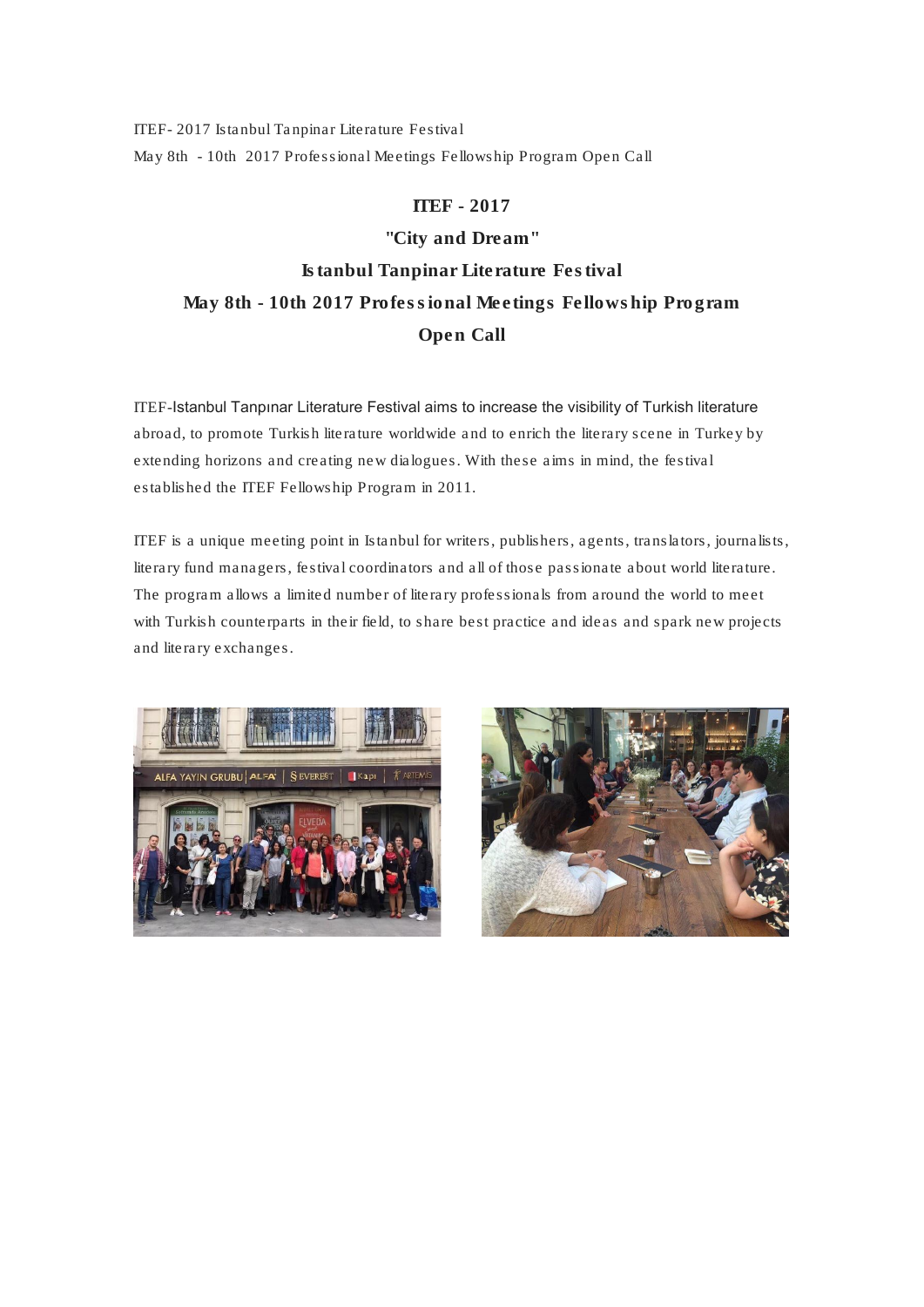



What to expect?

ITEF - 2017 Professional Meetings Fellowship Program offers a 3 day program of group visits to foremost Turkish publishing houses and many social occasions for networking.

The program will be held on May 8th - 10th 2017 in Istanbul. Fellows' accommodation expenses for 4 nights (May 7th - 11th) during the program will be covered by ITEF. Participants are expected to make their own travel arrangements.

The deadline for applications is March 15th 2017. Please send complete forms with a profile photo (maximum 1 MB) attached to; Ms. Gizem Özgüven at [fellowship@itef.com.tr](mailto:fellowship@itef.com.tr)

[Please find here the application form of ITEF 2016-](http://itef.us5.list-manage2.com/track/click?u=73eda41366896d6187a7d2c77&id=d869cf685f&e=c49ec52eb6) Professional Meetings Fellowship [Programme](http://itef.us5.list-manage2.com/track/click?u=73eda41366896d6187a7d2c77&id=d869cf685f&e=c49ec52eb6)

To learn more about ITEF Fellowship programme, please take ["A Look at Istanbul's](http://itef.us5.list-manage.com/track/click?u=73eda41366896d6187a7d2c77&id=59d311cd0b&e=c49ec52eb6)  [Tanpinar Festival and Fellows Program"](http://itef.us5.list-manage.com/track/click?u=73eda41366896d6187a7d2c77&id=59d311cd0b&e=c49ec52eb6)

Previous years' fellows 2011 Jonathan Lee / British Council / England Alexandre Buchler / Literature Across Frontiers / England 2012 fellow second time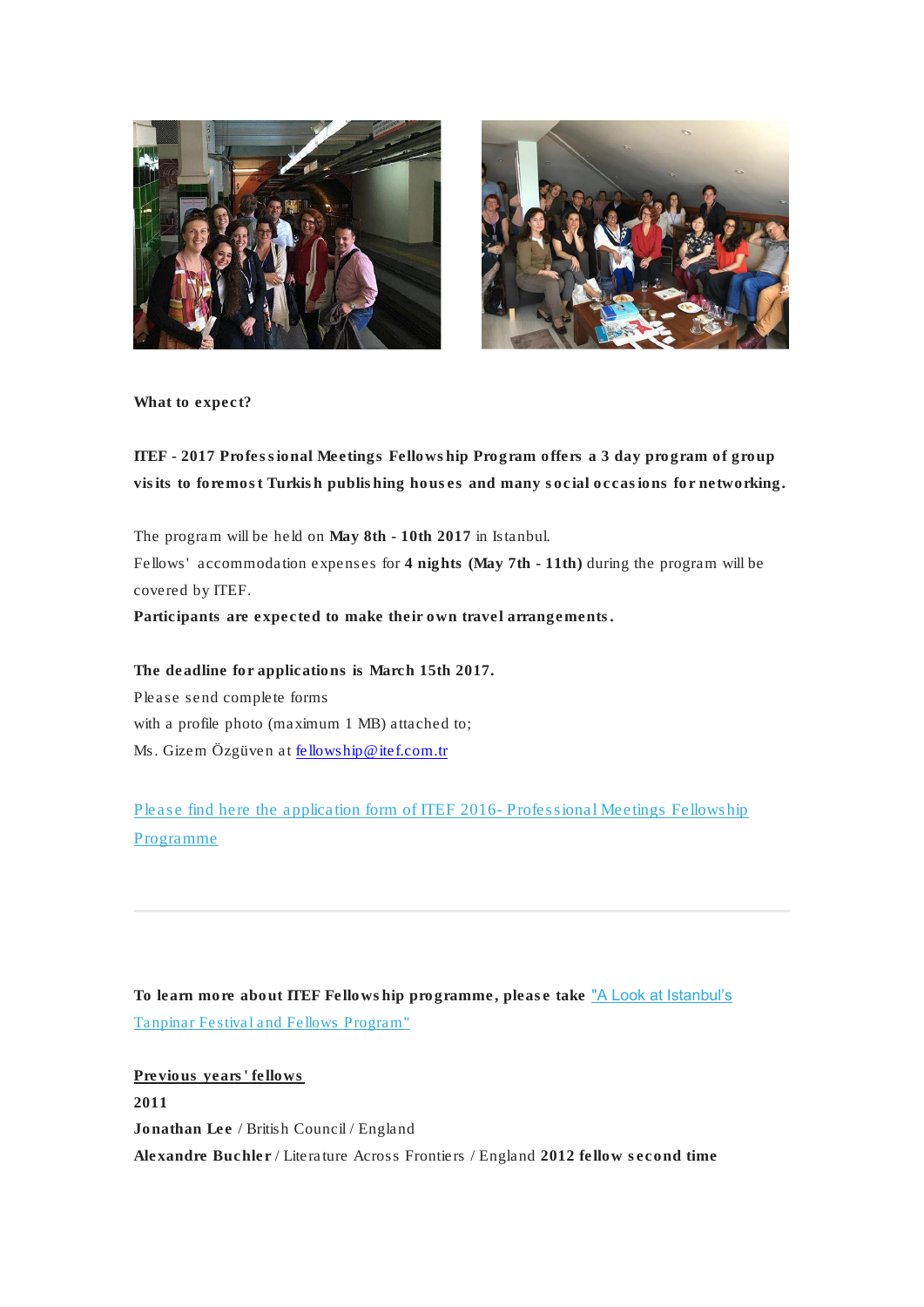Emmanuelle Collas / Galaade Publishing / France Ivan Rod / Copenhagen Literature Festival / Denmark Ursula Bergenthal / btb-Random House / Germany

#### 2012

Sherif Bakr / Al Arabi Publishing and Distributing / Egypt Ingemar Nilsson / 2244 / Bonnierförlagen / Sweden Susan Curtis-Kojakovic / Istros Books / England Mariagrazia Mazzitelli / Adriano Salani Editore Spa / Spain Eric Visser / Publishing House De Geus / Netherlands Geoffrey E. Taylor / Harbourfront Literature Festival / Canada Kathrin Scheel / Schöffling & Co. / Germany Anne-Louise Fisher / Anne-Louise Ficher Associates / England Karolina Iwaszkiewicz / Wydawnictwo W.A.B. Sp. Z o.o. / Poland Magdalena Obradovic / Pula Lbook Fair / Croatia Pablo Moreno / Spanish translator / Turkey Rakesh Jobanputra / English translator / Turkey Anna Selby / Norwich Writers Center / England Camille Bloomsfield / European Society of Authors / France

#### 2013

Manuel Quirin / Suhrkamp Verlag / Germany Carlos Castillo / Ediciones Uniandes / Colombia Ruth Kumpmann / Frankfurt Book Fair / Germany Daniel Seton / Pushkin Press / England Claudia Tarolo / Marcos y Marcos / Italy Tamer Said / Kalimat / Sharjah Dejan Trajkovski / Ikona /Pro-za Balkan Festival / Macedonia Irine Chogoshvili / Ministry of Culture and Monument Protection / Georgia Ketevan Kiguradze / Siesta Publishing Group / Georgia Bettina Wörgötter / Paul Zsolnay & Deuticke Verlag / Austria Richard Aaro / Tiden Publishing / Norway Olga Chychynska / Russian translator / Ukrain Kamaljit S. Sood / Anthem Press / England Hripsime Madoyan / Antares Publishing / Armenia Maya Jaggi / Journalist / England Medea Metreveli / Ministry of Culture and Monument Protection / Georgia Ketevan Dumbadze / Ministry of Culture and Monument Protection / Georgia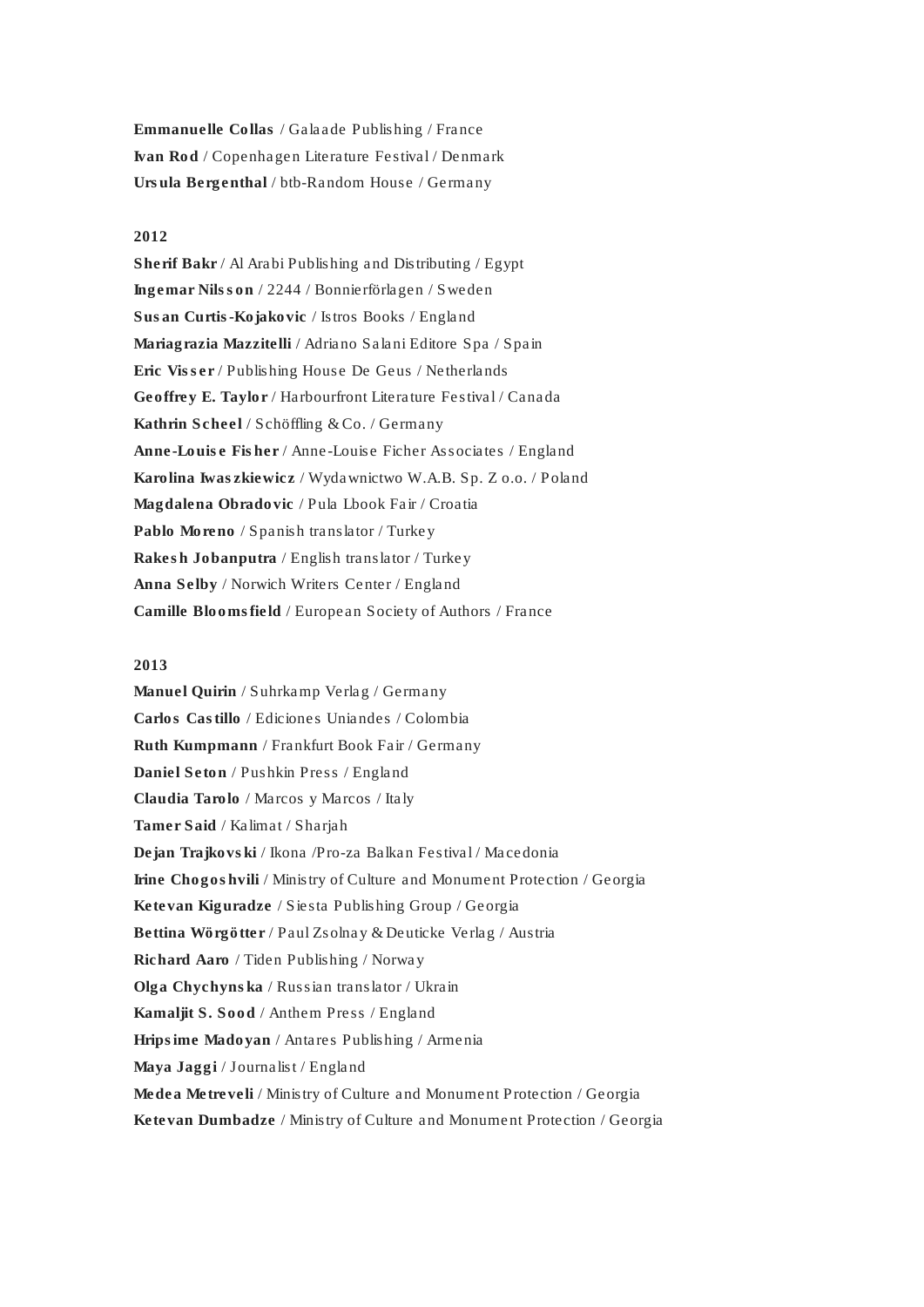## 2014

Barbara den Ouden / Letterenfonds / Netherlands Olga Morozova / Olga Morozova Publishers / Russia Yeana González / Ediciones B México SA de CV / Mexico Monika Kalinowska / Dom Wydawniczy PWN, part of PWN Group / Poland Francesca Varotto / Marsilio Editori / Italy Anna Steadman / Lutyens & Rubinstein (now at Fig Tree) / England Josephine Greywoode / Penguin / England Mitchell Albert / Garnet Publishing / England Euridice Gomes / Editora Objectiva / Portugal Pernille Follmann Ballebye / Gyldendal Publishers / Denmark Marie Brocks / Turbine Publishing House / Denmark Claus Clausen / Tiderne Skifter / Denmark Søren Møller Christensen / Forlaget Vandkunsten / Denmark Tomasz Pindel / Polish Inst / Poland Tamer Said / Kalimah / Sharjah Søren Beltoft / Danish Art Council / Denmark Rasmus Axelsen / Leonhardt & Høier Agency / Denmark

# 2015

Doug Wallace / AUC Press / Egypt Sandra Pareja / Casanovas & Lynch Literary Agency / Spain Oleksandr Mykhed / Festival Curator / Ukrain Slavica Curkovic / *Children's Book Festival* Monte Libric / Croatia Oliver Moystad / Norla / Norway Olimpia Szabo / Europa / Hungary Eckl Stefanie / Hanser / Germany James Tennant / Pen International / England Armen Martirosyan / Antares Publishing / Armenia Jennifer McCartney / Skyhorse Publishing / USA Tomasz Pindel / Polish Book Institute / Poland Wan Azriq / Fixi Press / Malaysia Asbjorn Overaas / Aschehoug / Norway Ivan Rod / Ivan Rod Publishing / Denmark Katharina Bielenberg / Maclehose Press / England Hans Petter Bakketeig / Stilton / Norway Sinead Mac Aodha / ILE-Ireland Literature Exchange / Ireland Aleksandra Lapinska / Aleksandra Lapinska Agency / Poland January Yang / Dook Press / China